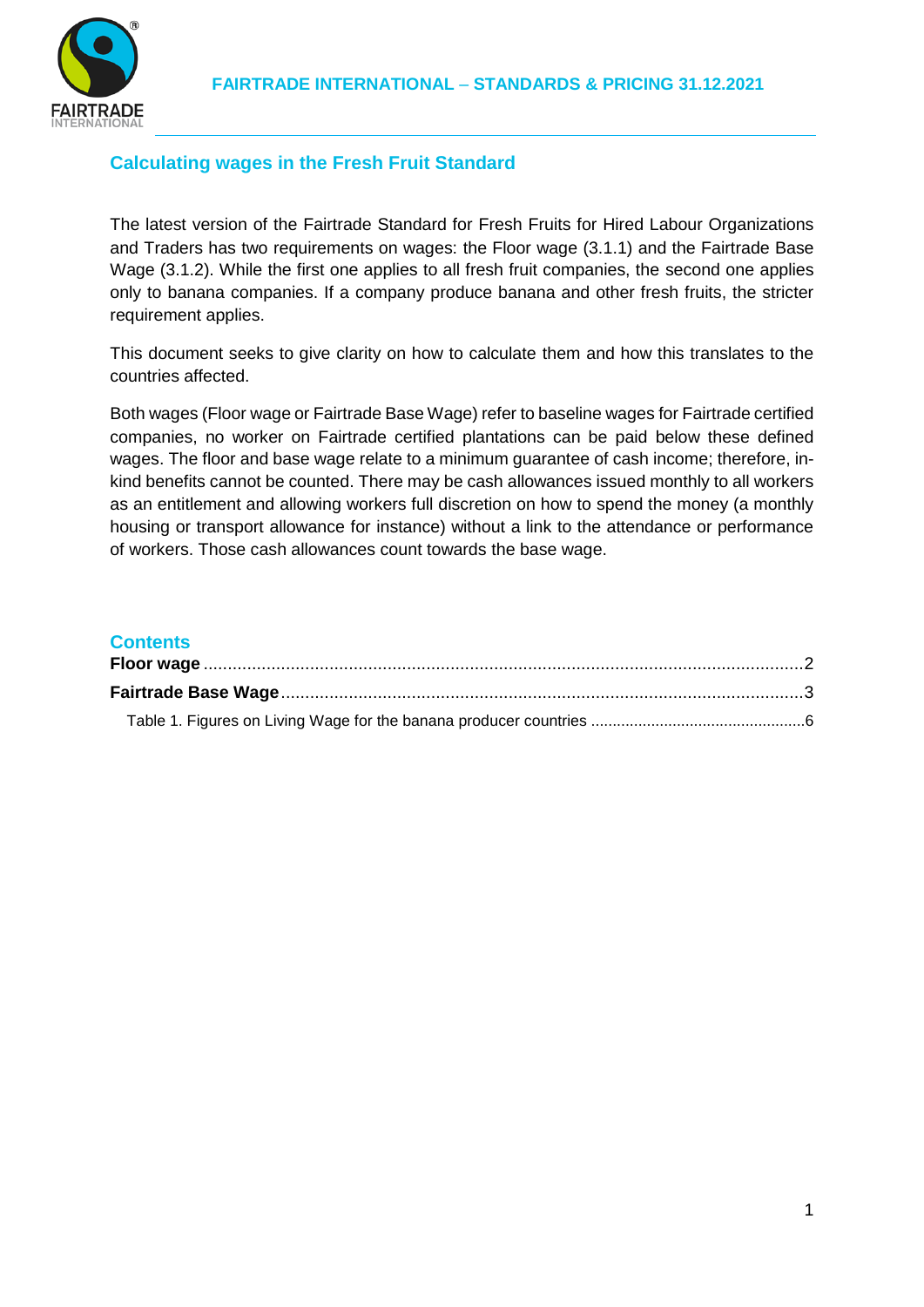

# **Floor wage**

The Floor wage is set based on the global poverty line of **\$1.90/day Purchasing Power Parity (PPP**) set by the World Bank (WB). PPPs are the rates of currency conversion that equalize the purchasing power of different currencies by eliminating the differences in price levels between countries.

The PPP rate for private consumption is updated by the WB on a regular basis and can be found [here.](http://data.worldbank.org/indicator/PA.NUS.PRVT.PP) Please use the latest data provided by the World Bank at the beginning of every year. However, in case the PPP rate for private consumption updated by the WB goes down, we use the last applied PPP rate because the intention is to continually increase wages.

**Effects on actual wages after introducing WB poverty line \$1.90 as floor wages** To calculate the \$ 1.90/day PPP, the following formula is used: [*PPP rate private consumption for the given year x 1.90 x 30 .4 (days/month) x typical number of family members] / workers per family.*

| Country                   | <b>PPP</b> private        |   | <b>WB</b> |    | Days/month |   | No. of                                                 | No. of        | <b>Wage required</b> |
|---------------------------|---------------------------|---|-----------|----|------------|---|--------------------------------------------------------|---------------|----------------------|
|                           | consumption               |   | poverty   |    |            |   | <b>Family</b>                                          | Breadwinners* |                      |
|                           | (updated                  |   | line per  |    |            |   | members*                                               |               |                      |
|                           | 20.12.2021)               |   | day       |    |            |   |                                                        |               |                      |
| Cameroon                  | 238.02                    | X | 1.90      | X. | $30.4**$   | X | 5                                                      | 1.67          | 41 161.78 CFA        |
|                           |                           |   |           |    |            |   |                                                        |               |                      |
| Côte                      | 237.94                    | X | 1.90      | X  | 30.4       | X | 5                                                      | 1.67          | 41 147.95 CFA        |
| d'Ivoire                  |                           |   |           |    |            |   |                                                        |               | <b>Franc</b>         |
| Egypt                     | 4.23                      | Χ | 1.90      | X  | 30.4       | X | 5                                                      | 1.67          | 731.51 EGP           |
| Ethiopia                  | 10.74                     | Χ | 1.90      | X  | 30.4       | Χ | 5                                                      | 1.65          | 1879.83 Birr         |
| Ghana                     | 2.10                      | X | 1.90      | X  | 30.4       | X | 4.5                                                    | 1.78          | 306.65               |
|                           |                           |   |           |    |            |   |                                                        |               | Ghanaian             |
|                           |                           |   |           |    |            |   |                                                        |               | <b>Cedis</b>         |
| India                     | 21.20                     | X | 1.90      | X  | 30.4       | X | 4                                                      | 1.58          | 3 100.03             |
|                           |                           |   |           |    |            |   |                                                        |               | <b>Rupees</b>        |
| Kenya                     | 50.25                     | Χ | 1.90      | X  | 30.4       | X | 5.5                                                    | 1.71          | 9 335.33 Ksh         |
| Tanzania                  | 843.16                    | Χ | 1.90      | Χ  | 30.4       | X | 5                                                      | 1.76          | 138 354.89 Tsh       |
| Uganda                    | 1 267.21                  | X | 1.90      | X  | 30.4       | X | 5                                                      | 1.76          | 207 937.60 Ush       |
| Zambia                    | 5.43                      | X | 1.90      | X  | 30.4       | X | 5                                                      | 1.62          | 968.01 Kwacha        |
| Zimbabwe<br>$\sim$ $\sim$ | 1.07<br>$\cdots$ $\cdots$ | X | 1.90      | X  | 30.4       | Χ | 5<br>$\mathbf{r}$<br><b>Contract Contract Contract</b> | 1.75          | 176.58 US\$          |

#### **The table below presents the calculation for a selected number of countries:**

\* Source : Living Wage benchmarks [\(https://www.isealalliance.org/our-work/improving-effectiveness/global-living-wage-](https://www.isealalliance.org/our-work/improving-effectiveness/global-living-wage-coalition)

[coalition\)](https://www.isealalliance.org/our-work/improving-effectiveness/global-living-wage-coalition)

 $*$  (365 /12)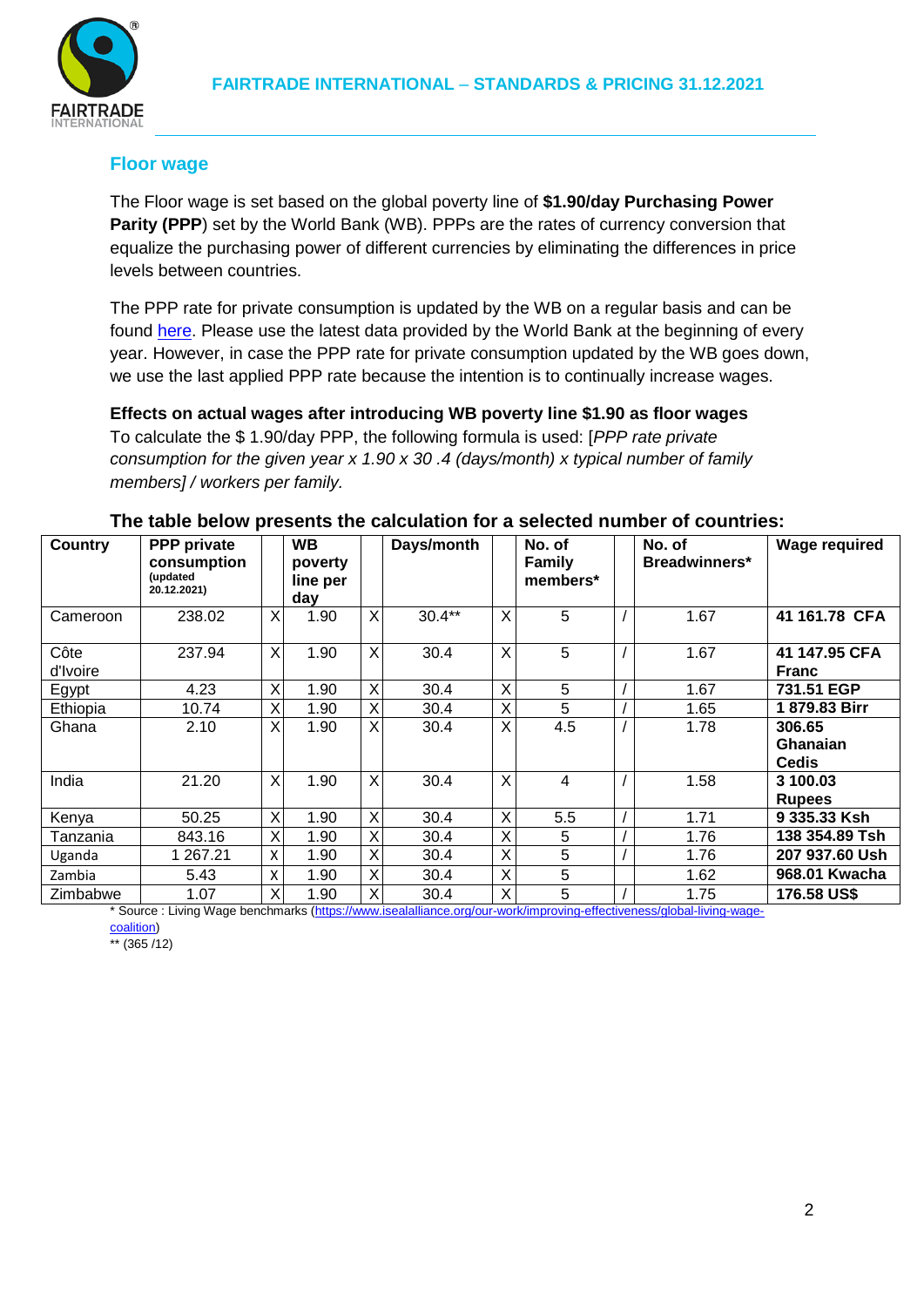

# **Fairtrade Base Wage**

During the latest review of the Fairtrade Standard for Fresh Fruit, a new clause was introduced, which requires companies to ensure that a **Fairtrade Base Wage (FBW)** is paid to workers. It is set at the level of 70 percent of the Cash Living Wage applicable for the respective country. **Cash Living Wage (Cash LW)** is defined as the value of the **Living Wage Benchmark (LWB)** based on the Anker methodology without considering the in-kind benefits. This document seeks to give clarity on the FBW is translated to the affected countries.

## **Comparing wages**

According to the new requirement of the Fresh Fruit Standard for Hired Labour Organizations, wages received have to be of an equal or above value than the FBW70%. The second column of table 1 shows the banana producer countries for which the FBW70% applies.

Any comparisons between wages received and the FBW70% have to be done under the frame of the Anker Methodology<sup>1</sup>, which requires that the following forms of remuneration and deduction must be excluded from the calculation of net wages received:

a) deferred cash payments such as pensions, provident funds and severance pay<sup>2</sup>,

b) cash benefits, cash allowances and cash bonuses which are at the whim or discretion of the employer or are not earned in standard working hours, such as overtime pay; incentive pay bonuses that require working overtime; pay premium for holidays, weekends and night work; bonus at the end of a profitable year<sup>3</sup>,

c) cash fringe benefits such as unpaid vacation days; maternity/paternity leave; sick leave; annual leave; public holidays; time off for holidays and employer payments required by law (such as employer contributions to government social security programs, unemployment insurance, workers' compensation, injury insurance)<sup>4</sup>,

d) cash deductions not required by law, such as amortization of loans with plantation, payment of loan interests with plantation, direct payments to supermarkets, visa or work permit<sup>5</sup>, e) in kind benefits<sup>6</sup>.

Fairtrade International runs comparisons between the wage received and the FBW, both at the level of the "**take home cash money**", which is the net wage received by workers, in cash, usually received in each payroll, after income taxes and withholding requested by law are deducted from the gross wage and after the forms of remunerations and deductions indicated in bullet points above (a, b, c, d, e) are excluded. "Usually received in each payroll" means that annual cash allowances, such as  $13<sup>th</sup>$  and  $14<sup>th</sup>$  salaries, national independence day bonus, etc. (which are received as cash once per year), are also excluded from the calculation of the net wage received and the net FBW.

<sup>&</sup>lt;sup>1</sup> Chapter 15 Measuring prevailing wages to compare to a living wage.pdf

<sup>&</sup>lt;sup>2</sup> because they are received well in the future and not within one year

<sup>&</sup>lt;sup>3</sup> because they are too uncertain to ensure that workers can afford to maintain a decent life each and every month

<sup>4</sup> because they do not add disposable income of workers,

<sup>5</sup> because these deductions depend on each worker (the same amount is not deducted equally to all workers)

 $6$  despite the Anker methodology does recognize some in-kind benefits as partial payment of a living wage, Fairtrade International excludes all in kind benefits when comparing wages paid and LWB, due to the complexity for valuing in kind benefits and agreeing on values that represent to all plantations in each producer country.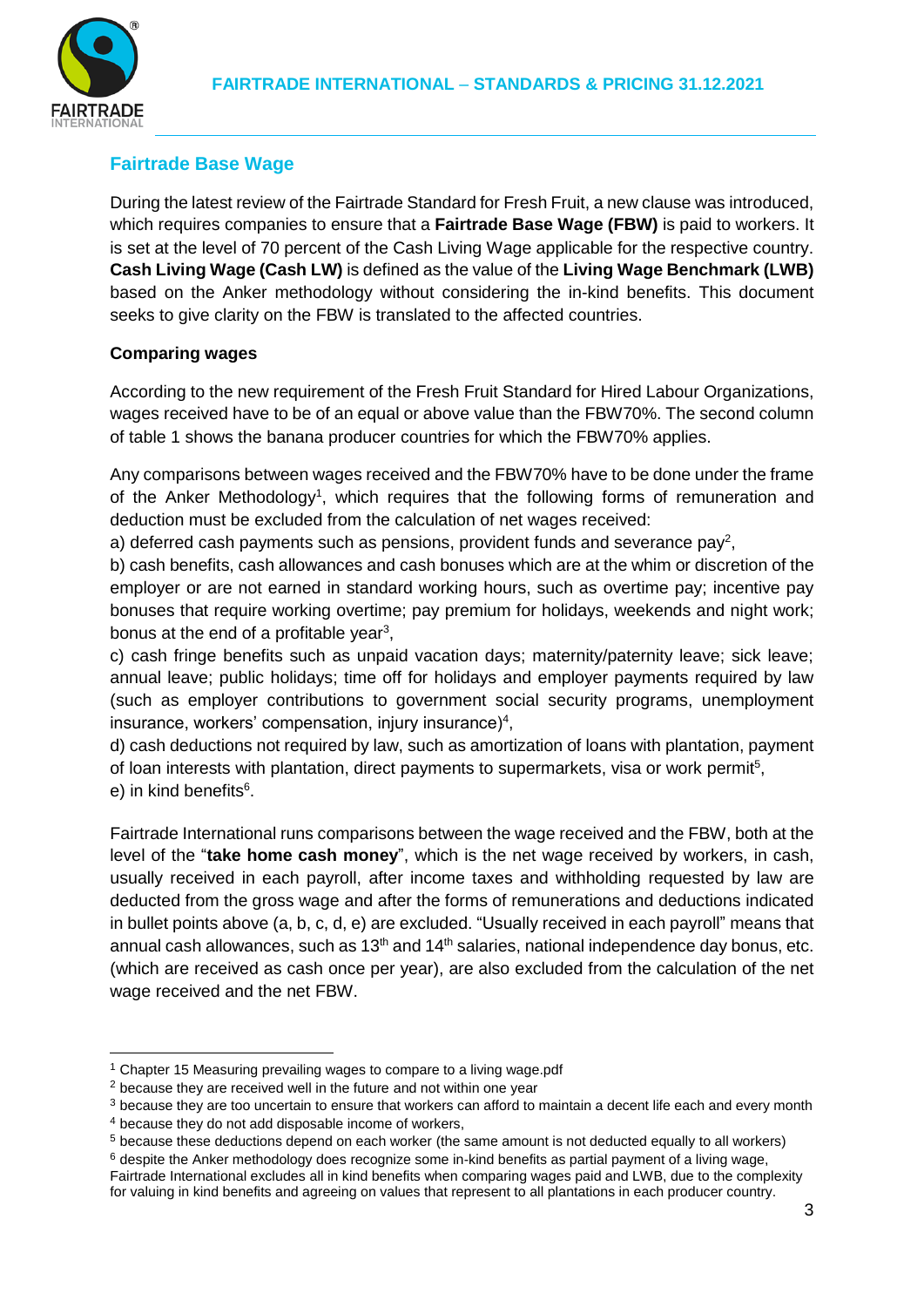

# **Table 1. Figures on Living Wage for the banana producer countries**

| Country            | <b>Does</b>   | <b>Local currency</b> |                                          | Gross FBW70% <sup>1</sup> | Net FBW70% <sup>2</sup> |                  |  |
|--------------------|---------------|-----------------------|------------------------------------------|---------------------------|-------------------------|------------------|--|
|                    | <b>FBW70%</b> |                       | Daily tariff [B]<br><b>Full Time [A]</b> |                           | <b>Full Time [C]</b>    | Daily tariff [D] |  |
|                    | apply?        | (ICU)                 | LCU/month/worker                         | LCU/day/worker            | LCU/month/worker        | LCU/day/worker   |  |
| Colombia           | <b>NO</b>     | pesos                 | 848,739                                  | 35,616                    | 887,294                 | 37,234           |  |
| DomRep             | <b>NO</b>     | pesos                 | 10,741                                   | 451                       | 10,106                  | 424              |  |
| Ecuador            | <b>NO</b>     | US dollar             | 283                                      | 12                        | 257                     | 11               |  |
| Ghana              | <b>YES</b>    | cedis                 | 638                                      | 27                        | 672                     | 28               |  |
| Mexico             | <b>YES</b>    | pesos                 | 6,709                                    | 282                       | 6,594                   | 277              |  |
| Nicaragua          | <b>YES</b>    | cordobas              | 5,141                                    | 216                       | 4,741                   | 199              |  |
| Peru               | <b>NO</b>     | soles                 | 787                                      | 33                        | 637                     | 27               |  |
| Cameroon           | <b>YES</b>    | <b>CFA</b> francs     | 61,070                                   | 2,563                     | 57,894                  | 2,429            |  |
| <b>Ivory Coast</b> | <b>YES</b>    | <b>CFA</b> francs     | 61,090                                   | 2,564                     | 56,936                  | 2,389            |  |
| Panama             | <b>NO</b>     | <b>US dollar</b>      | 322                                      | 14                        | 292                     | 12               |  |

 $1$  The gross wage value refers to the amount of money earned by a worker for the work he/she performs, prior to any taxes, withholding, deductions and contributions requested by Law and prior to any granted in-kind benefits. In some countries the "gross" wage is also known as "basic" wage.

 $2$  The net wage value refers to the "take home cash money", which is the net wage received by workers, in cash, usually received in each payroll, after income taxes and withholding requested by law are deducted from the gross wage and after the forms of remunerations and deductions indicated by the Anker methodology (shown in page 3 of the explanatory document "Calculating wages in the Fresh Fruit Standard") are excluded. "Usually received in each payroll" means that annual cash allowances, such as 13th and 14th salaries, national independence day bonus, etc. (which are received as cash once per year), are also excluded from the calculation of the net wage.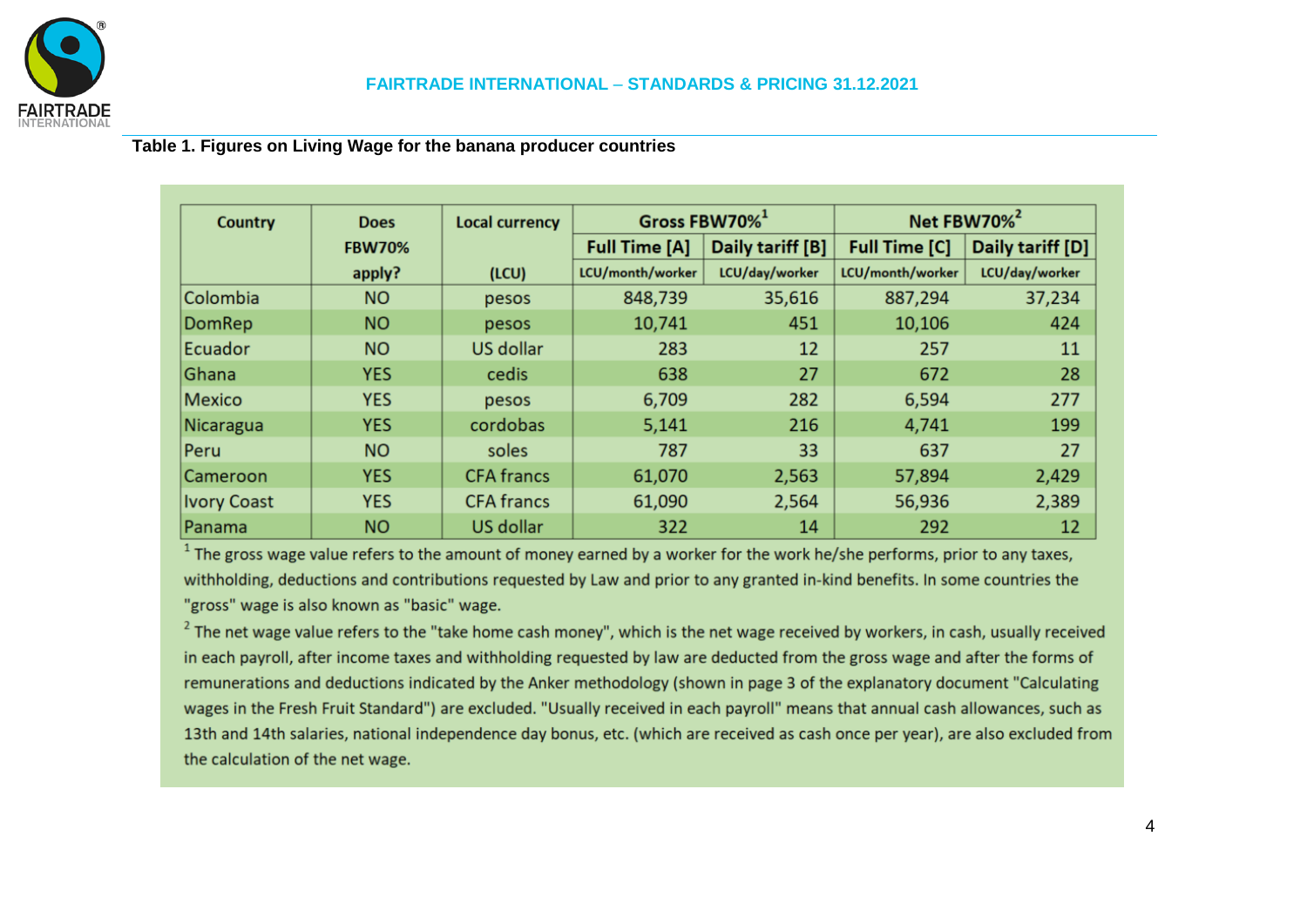

| <b>Country</b>     | <b>Local currency</b> | <b>Net Cash LW</b>     | <b>National minumum</b> |
|--------------------|-----------------------|------------------------|-------------------------|
|                    |                       | (take home cash money) | gross wage              |
|                    | (ICU)                 | LCU/month/worker       | LCU/month/worker        |
| Colombia           | pesos                 | 1,263,775              | 908,526                 |
| DomRep             | pesos                 | 14,437                 | 11,915                  |
| Ecuador            | US dollar             | 367                    | 400                     |
| Ghana              | cedis                 | 956                    | 572                     |
| <b>Mexico</b>      | pesos                 | 9,394                  | 4,099                   |
| Nicaragua          | cordobas              | 6,773                  | 3,507                   |
| Peru               | soles                 | 911                    | 930                     |
| Cameroon           | <b>CFA</b> francs     | 82,706                 | 35,840                  |
| <b>Ivory Coast</b> | <b>CFA</b> francs     | 81,337                 | 21,971                  |
| Panama             | US dollar             | 418                    | 406                     |

## **Table 2. Reference values used to decide on which countries the net FBW70% applies**

#### **What wages to compare**

In the banana industry workers earn gross wages on monthly or daily basis. The **gross wage** refers to the amount of money earned by a worker for the work he/she performs, prior to any taxes, withholding, deductions and contributions requested by Law and prior to any granted inkind benefits. In some countries the "gross" wage is also known as "basic" wage. The gross wage is the starting value for calculating the **net wage** for a specific accounting period set for the payroll, such as month, fortnight, etc.

Depending on the evidence checked by auditors during audit (documentation or interviews with workers) and on the basis on which workers earn gross wages, it has to be identified the steps for running wage comparisons. Please note that comparison of wages has to be done at gross and net levels.

#### **i. Steps for running wage comparisons when documentation is used as evidence**

- For wages earned on **monthly** basis
	- (1) Checking that workers earn and receive wages on monthly basis under the fulltime employment situation, by looking at the employment contract.
	- (2) Getting the **monthly gross wage earned** and the **corresponding monthly net wage received** by workers, by looking at the payroll book of the plantation, with special focus on those workers that earn less (lowest monthly wages).
	- (3) Checking that the **corresponding monthly net wage received** by workers refers to the "**take home cash money**", which is the net wage received by workers, in cash, usually received in each payroll, after income taxes and withholding requested by law are deducted from the gross wage and after the forms of remunerations and deductions indicated in bullet points above (a, b, c, d, e) are excluded. The expression "Usually received in each payroll" means that annual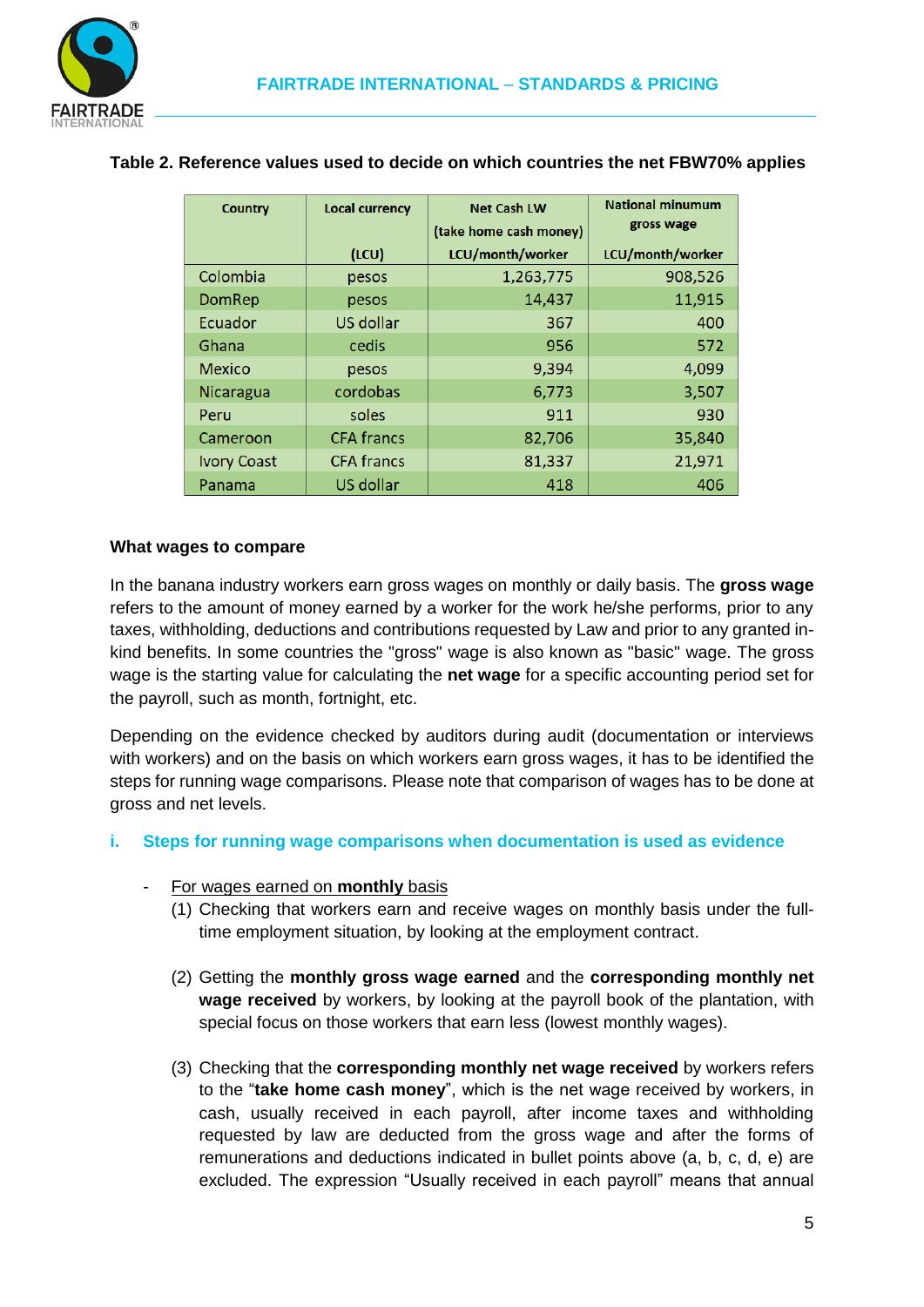

cash allowances, such as  $13<sup>th</sup>$  and  $14<sup>th</sup>$  salaries, national independence day bonus, etc. (which are received as cash once per year), are also excluded from the calculation of the monthly net wage received.

- (4) The **monthly gross wage earned** must be equal to or above of the **monthly gross FBW70%**, which is **column [A]** in table 1. The **corresponding monthly net wage received** (at the level of the "**take home cash money**") must be also equal to or above of the **monthly net FBW70%**, which is in **column [C]** in table 1.
- For wages earned on **daily** basis
	- (1) Checking that workers earn wages on daily basis, by looking at the employment contract.
	- (2) Identifying the frequency on which payroll payments are done, for instance daily, weekly, fortnightly, monthly, etc.
	- (3) Looking for the **daily gross wage earned** and **the corresponding net wage,** received by workers in the payroll period (day, week, fortnight, month, etc.), at the payroll book of the plantation, with special focus on those workers that earn less (lowest salaries).
	- (4) Checking that the **corresponding net wage**, received by workers in the payroll period (day, week, fortnight, month, etc.), refers to the "**take home cash money**, which is the net wage received by workers, in cash, usually received in each payroll, after income taxes and withholding requested by law are deducted from the gross wage and after the forms of remunerations and deductions indicated in bullet points above (a, b, c, d, e) are excluded. The expression "Usually received in each payroll" means that annual cash allowances, such as  $13<sup>th</sup>$  and  $14<sup>th</sup>$  salaries, national independence day bonus, etc. (which are received as cash once per year), are also excluded from the calculation of the monthly net wage received.
	- (5) All **daily gross wages,** earned by workers during one payroll period (day, week, fortnight, month, etc.), must be equal to or above of the **daily gross FBW70%**, which is in **column [B]** in table 1. For workers, working all working days of the payroll period (i.e. 5.5 days per week;

11 days per fortnight; 23.83 days per month), the **corresponding net wages**, received in the payroll period (day, week, fortnight, month) at the level of the "take home cash money", must be equal to or above of:

- a) (for a daily payroll period) the **daily net FBW70%**, which is in **column [D]** in table 1;
- b) (for a weekly payroll period) the **daily net FBW70%**, which is in **column [D]** in table 1, **multiplied by 5.5**;
- c) (for a fortnightly payroll period) the **monthly net FBW70%**, which is in **column [C]** in table 1, **divided by 2**;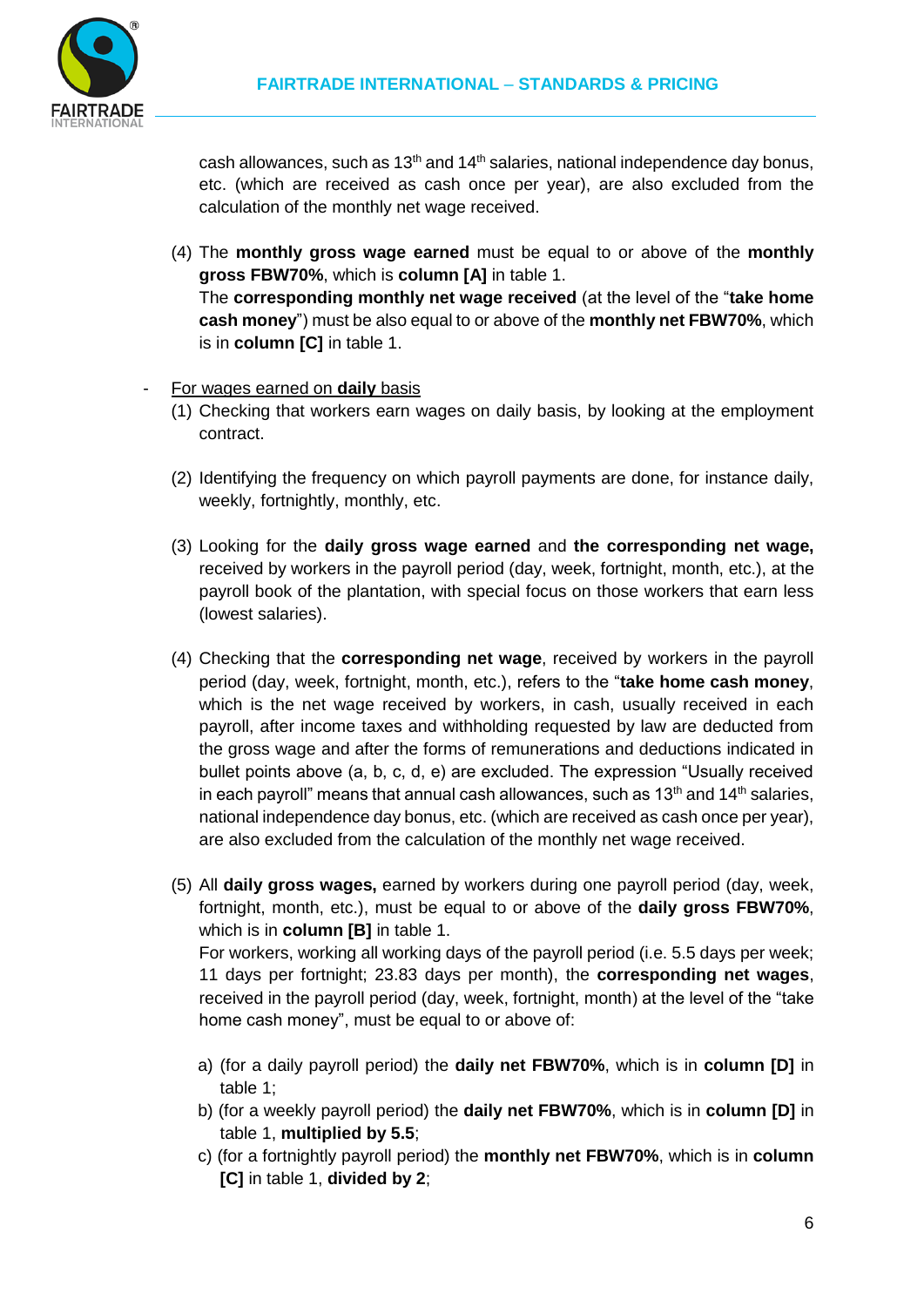

d) (for monthly payroll period) the **monthly net FBW70%**, which is in **column [C]** in table 1**.**

## **ii. Steps for running wage comparisons when interviews with workers is used as evidence**

## - For wages earned on **monthly** basis

- (1) Requesting to workers the **monthly net wage** they have received in cash.
- (2) Confirm that workers earn and receive wages on monthly basis under the full-time employment situation, by looking at the employment contract
- (3) Confirming that the monthly net wage received in cash: a) was received under the full-time employment situation and b) represents the "**take home cash money**", which is the net wage received by workers, in cash, usually received in each payroll, after income taxes and withholding requested by law are deducted from the gross wage and after the forms of remunerations and deductions indicated in bullet points above (a, b, c, d, e) are excluded. "Usually received in each payroll" means that annual cash allowances, such as  $13<sup>th</sup>$  and  $14<sup>th</sup>$  salaries, national independence day bonus, etc. (which are received as cash once per year), are also excluded from the calculation of the monthly net wage received. It should be expected that workers do not provide any documentations to confirm that the **monthly net wage received** is the "take home cash money".
- (4) The **monthly net wage received** (at the level of the "**take home cash money**") must be equal to or above of the **monthly net FBW70%**, which is in **column [C]** in table 1.

#### - For wages earned on **daily** basis

Workers earning wages on daily basis will provide **net wages** on the frequency on which payrolls are paid (day, week, fortnight, month, etc.), instead of providing daily net wages, unless the worker only works one working day of the whole payroll period. Workers do not necessarily receive the same **net wage** every payroll period, because workers: a) might not perform the same tasks every day (tasks usually have differentiated prices) and b) do not necessarily work all working days of the payroll period. For this reason, the wage comparison should start by:

- (1) Requesting to workers the **daily gross wage earned** and the **corresponding net wage**, received by workers **in the payroll period** (day, week, fortnight, month, etc.) at the level of the "**take home cash money**".
- (2) Confirm that workers earn and receive wages on daily basis, by looking at the employment contract
- (3) Confirm the payroll period